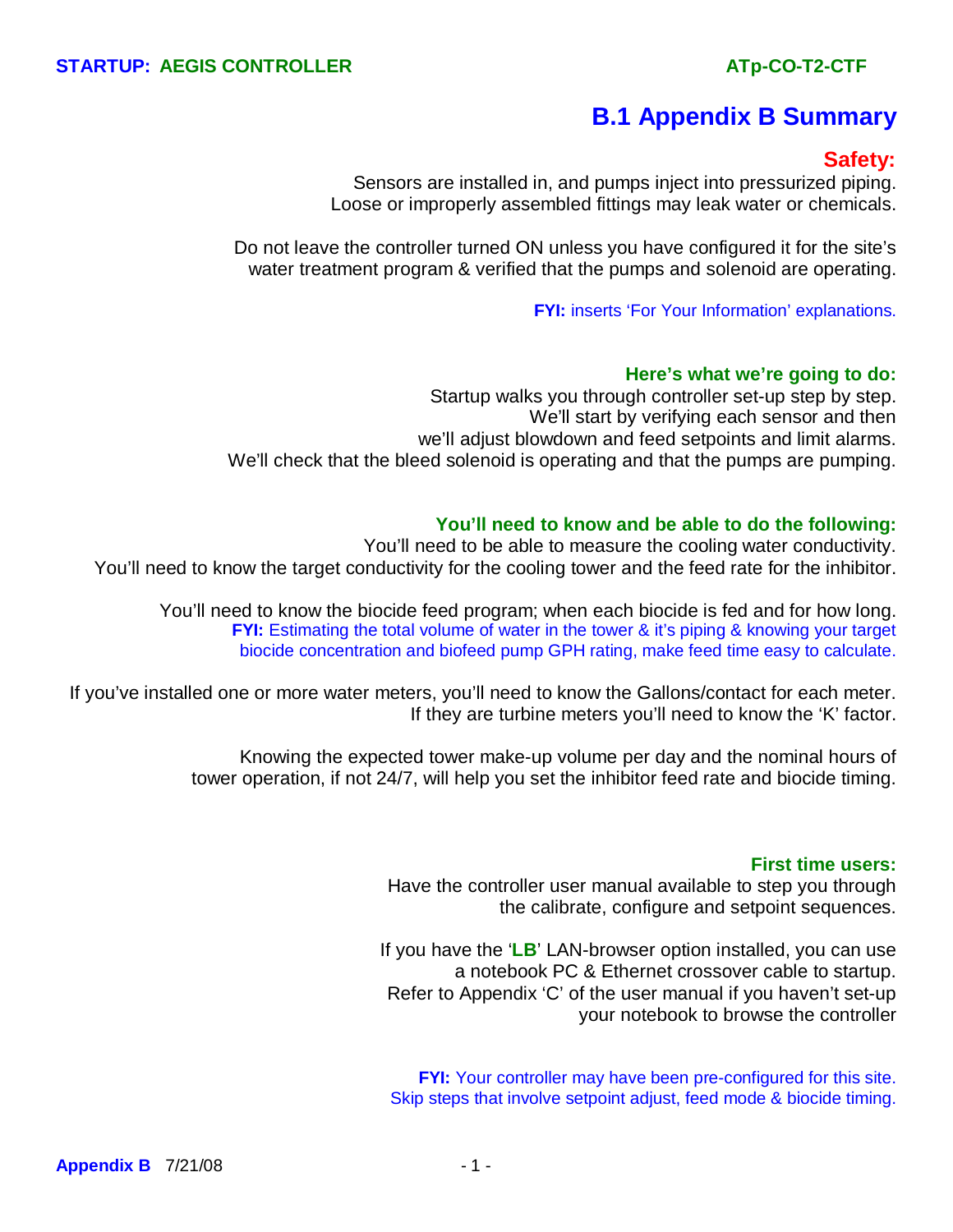# **B.2 Minimum Startup Sequence**

## **Unplug Pumps. Valve OFF Bleed. Valve ON flow.: 1**

 If not hardwired, unplug the chemical pumps and solenoid. If solenoid hardwired, close the upstream isolation valve. Open the downstream isolation valve on the sensor – chemical injection piping and then the upstream isolation valve. **FYI:** Always OPEN in this order & CLOSE upstream first.

### **Check for leaks: 2**

 Inspect the chemical injection points and the sensor entries for leaks & correct. If you've just installed water meters make sure they are not bypassed & that the installation fittings are not leaking.

## **Verify Flowswitch: 3**

 Plug-in or power up the controller. Scroll **UP** or **DOWN** to the '**S**' Flowswitch\_S display and ensure that within 30 seconds of power ON the flowswitch shows ON. Don't proceed until the flowswitch shows ON. FYI: Thermal flowswitches take time to respond. The CTF type responds within 30 seconds at 1GPM.

## **Check Temperature: 4**

 Scroll **UP** or **DOWN** to the sensor '**B**' Temperature\_B display & check that it's displaying the approximate temperature, +/-10F. FYI: Temperature doesn't need to be accurate. We're only using it to compensate conductivity, so it has to track, changing when the cooling water changes temperature.

## **Calibrate Conductivity: 5**

Scroll **UP** or **DOWN** to the sensor '**A**' Conductivity\_A display Measure the tower water conductivity at the sensor sample valve and calibrate the conductivity sensor.

## **Correct for Time Zone: 6**

 Key **EXIT** to the Day – Time display. If necessary, key **ENTER** scroll to **Time&Date** & adjust the time for your time zone. FYI: Sets the time & date stamp correctly for timed biocide feeds, alarms & data logging.

### **Configure Water Meters: 7**

**FYI:** Skip 7 if you don't have a make-up or bleed meter Scroll **UP** or **DOWN** to the meter '**O**' Makeup\_O display It's currently a contact head meter @ 100 Gallons/contact. Key **ENTER** to **Configure** if you need to modify the meter type or gallons per contact. Scroll **UP** or **DOWN** to the meter '**P**' Bleedmeter\_P display It's currently a contact head meter @ 100 Gallons/contact. Key **ENTER** to **Configure** if you need to modify the meter type or gallons per contact.

Note both water meters current volume display.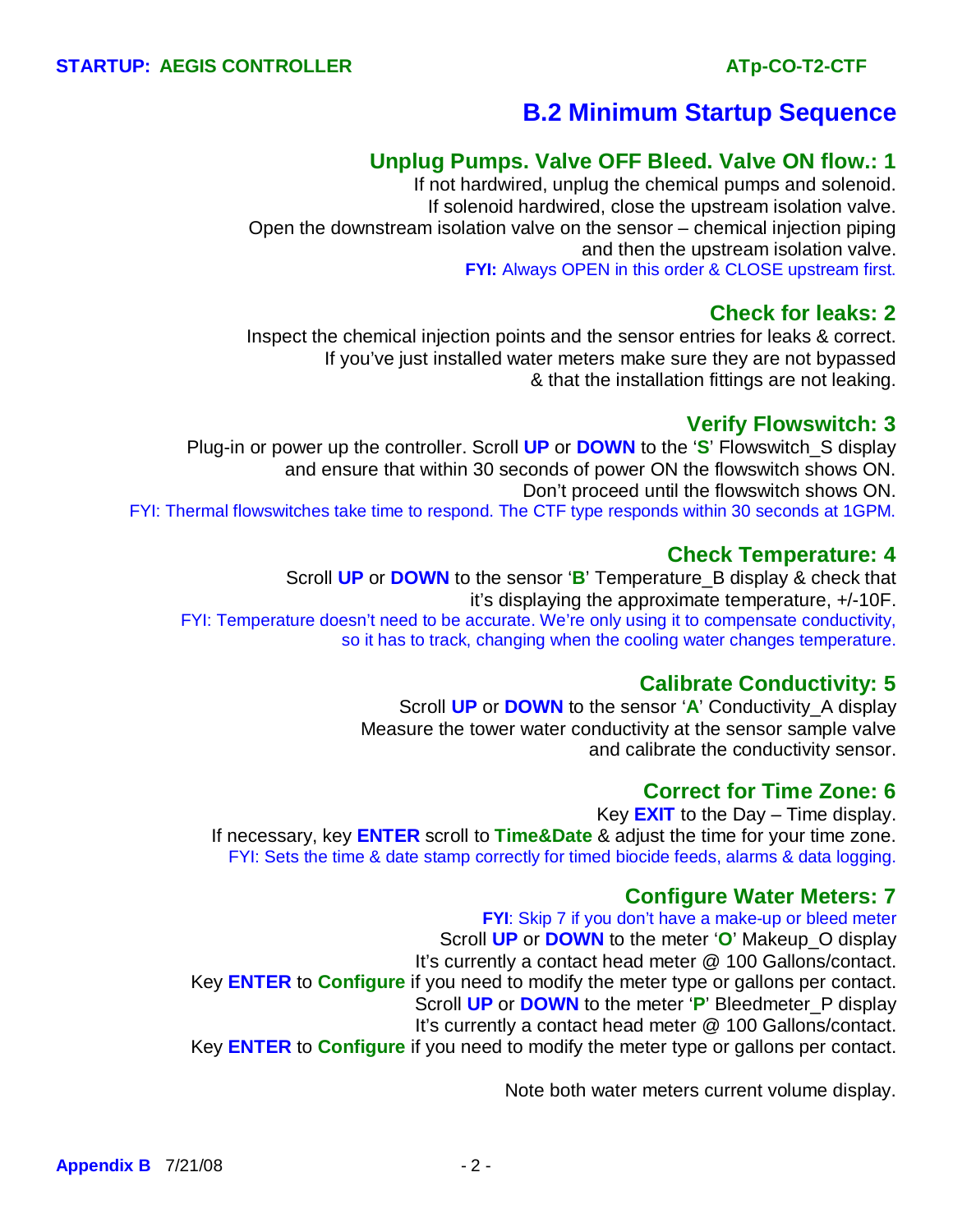# **B.2 Minimum Startup Sequence continued**

### **Set Bleed Setpoints: 8**

 Scroll **UP** or **DOWN** to the '**2**' Bleed\_2 display. Key **ENTER** to **Setpoints** and adjust the **Turn ON** & **TurnOFF** setpoints for your treatment program and make-up chemistry. Typically the two setpoints are 10uS apart.

#### **Verify Bleed & Meters: 9**

Plug-in the bleed solenoid in the plug labeled **2** and/or open the upstream solenoid isolation valve. If '**2**' Bleed\_2 is not ON, key **ENTER** and **Test-Prime** for 15 minutes. If you can view the tower drain, verify there's flow when the bleed solenoid is ON. If you have a '**P**' Bleed Meter installed, it should measure volume within the **Test-Prime** time.

> Monitor sensor '**A**' Conductivity\_A. Its value should fall as the tower float drops and turns ON the tower make-up. If you have an '**O**' Makeup\_O meter installed, you'll see it measure increased volume as the tower makes up.

#### **Select Inhibitor Feed Mode: 10**

 Scroll **UP** or **DOWN** to the '**1**' Inhibitor\_1 display. It's currently set to feed based on the tower make-up meter volume. If you don't have a make-up meter key **ENTER** to **Configure** & **Special Control** & then select **Bleed thenFeed.**

#### **Set Feed Setpoints: 11**

2.1 Chemical Feed 101, outlines estimating setpoints for typical feed modes to get a target ppm of inhibitor. Approximate & correct based on your wet ppm testing after a week of run time.

> If this tower has no inhibitor in it now, estimate its volume & use **Prime-Test** to get to initial ppm levels.

Scroll **UP** or **DOWN** to the '**1**' Inhibitor\_1 display& key **ENTER** to **Setpoints.** If you are using a meter based feed, you'll enter meter volume & pump ON time setpoints. If you are using **Bleed thenFeed**, you'll setpoint the % of every 5 minutes of bleed time.

### **Verify Inhibitor Feed: 12**

 Scroll **UP** or **DOWN** to the '**1**' Inhibitor\_1 display. Plug in the Inhibitor pump to the plug labeled **1**. Key **ENTER** to **Prime-Test** & feed for 5 minutes. Verify that the inhibitor pump primes & feeds.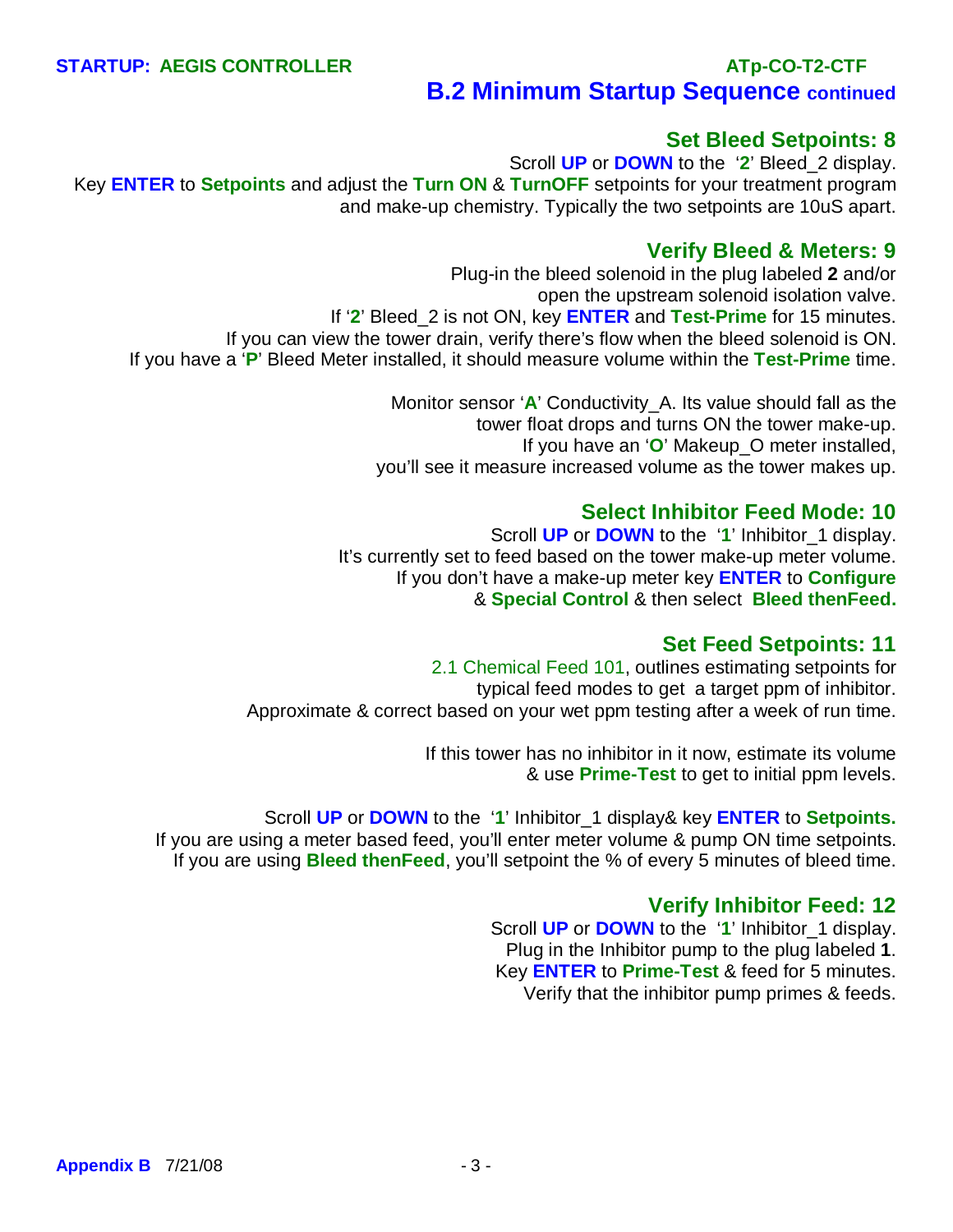## **B.2 Minimum Startup Sequence continued**

#### **Set Inhibitor Feed Limits: 13**

 Scroll **UP** or **DOWN** to the '**1**' Inhibitor\_1 display. Key **ENTER** to **Alarms-Limits**. Key **ENTER** & scroll to **Minutes/Day**. Adjust this feed limit to prevent overfeeding. **FYI:** The Inhibitor feed limit is reset @ midnight so that the same amount of inhibitor is available for each day's treatment. The Mins/Actuation limit is seldom used for inhibitor feeds.

## **Set BiocideA & BiocideB Cycle Days: 14**

 Scroll **UP** or **DOWN** to the '**4**' BiocideA\_4 display. Key **ENTER** & scroll to **Configure.** Key **ENTER** & scroll to **Event Cycle.** A 28 Day cycle is the default. Adjust if your feed program requires a weekly program. Repeat & set **Event Cycle** for '**5**' BiocideB\_5. **FYI**: Organic biocides are typically fed on a 28 day, 4 week cycle. Biocides 'A' & 'B' may be alternated every week or during each week. Oxidizing biocides like bleach are usually fed 1 to 3 days a week using the '7 Days' Event Cycle.

#### **Set BiocideA & BiocideB Feed Events: 15**

 Scroll **UP** or **DOWN** to the '**4**' BiocideA\_4 display. Key **ENTER** & scroll to **Biofeed Event.** Key **ENTER** & **Add Event.** Repeat & **Add Event** for '**5**' BiocideB\_5. **FYI:** The 'Add Event' display shows you how many feed events are set for this pump. Once you set an event, the controller will prompt you for how often you wish to run the event.

### **Verify BiocideA Feed: 16**

 Scroll **UP** or **DOWN** to the '**4**' BiocideA\_4 display. Plug in the BiocideA pump to the plug labeled **4**. Key **ENTER** to **Prime-Test** & feed for 5 minutes. Verify that the biocide pump primes & feeds.

#### **Verify BiocideB Feed: 17**

Scroll **UP** or **DOWN** to the '**5**' BiocideB\_5 display. Plug in the BiocideB pump to the plug labeled **5**. Key **ENTER** to **Prime-Test** & feed for 5 minutes. Verify that the biocide pump primes & feeds.

#### **Optional:End Prime-Tests: 18**

Scroll **UP** or **DOWN** to each priming pump's display. Key **ENTER** & **UP** or **DOWN** to **Alarms-Limits** & **ENTER**. Scroll to **Clear Alarms** & **ENTER** to ending any active **Prime-Test**. **FYI**: If you noted the make-up and/or bleed water meter volumes in Step 7, check that the current volumes on each meter reflect the make-up or bleed that has occurred during Start-up.